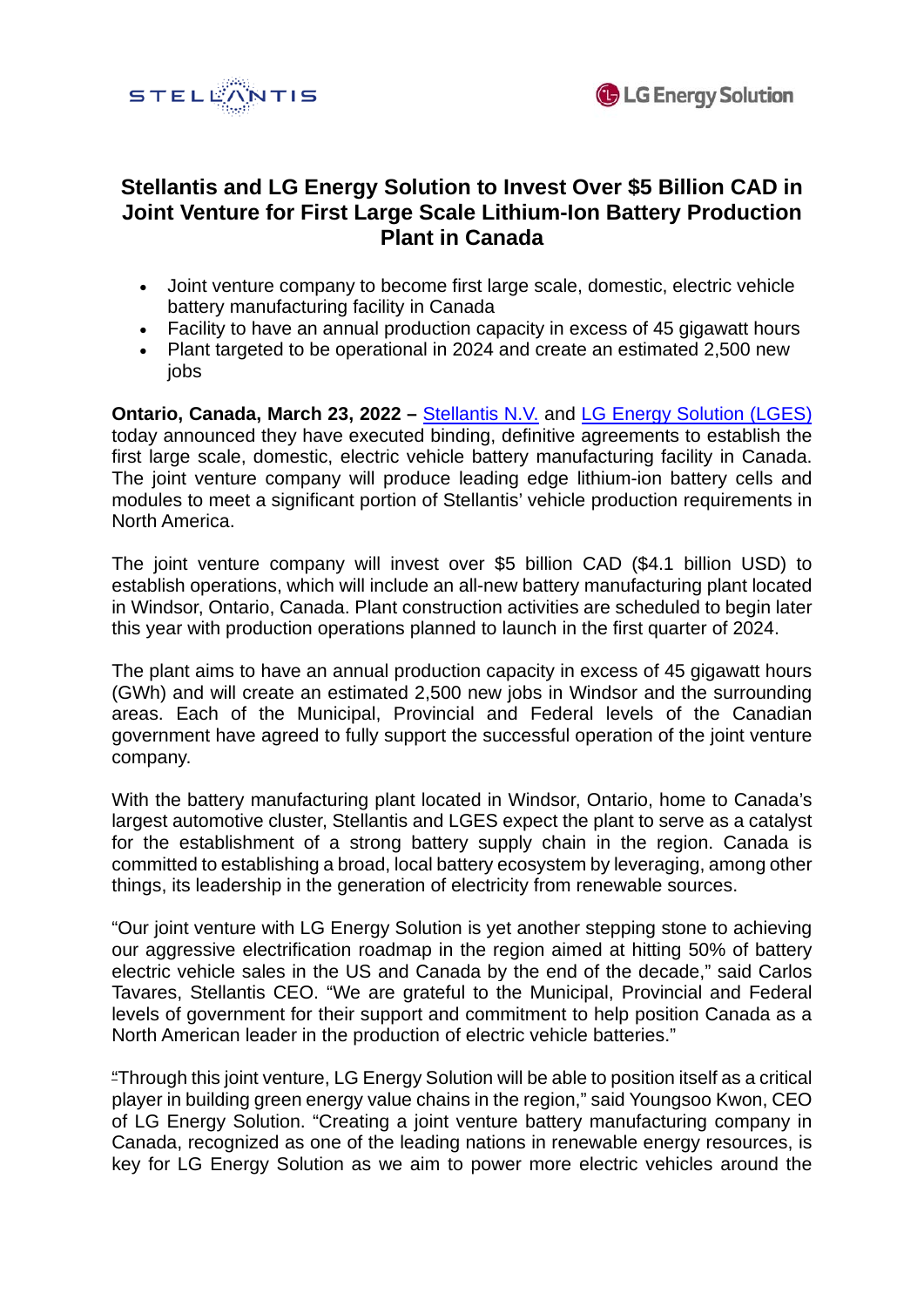



world."

"Today's announcement of a world leading facility to build electric vehicle batteries in Windsor is an investment in our workers, our communities and our future. Partnerships like these are critical to creating new jobs and putting Canada on the cutting edge of the clean economy. By working together, we are creating thousands of new jobs, making a difference in the lives of people now and making sure that future generations have a clean environment to live in." – The Rt Honourable Justin Trudeau, Prime Minister of Canada

"Attracting this multi billion-dollar investment will secure Ontario's place as a North American hub for building the cars and batteries of the future. As we secure gamechanging investments, we're also connecting resources, industries and workers in northern Ontario with the manufacturing might of southern Ontario to build up homegrown supply chains. Every region of Ontario will benefit with thousands of jobs being created and a stronger economy that works for everyone." – Premier Doug Ford

"Stellantis is Windsor's largest employer and has a rich history in this community. Chrysler began operations in this community in 1925 and has employed generations of Windsor–Essex workers at its facility. With this announcement, we are securing the future for thousands more local workers and securing Windsor's strategic location as the home of Canada's electric vehicle future. As the world pivots to EVs, Windsor will soon be home to the battery manufacturing facility that powers it all." – Mayor of Windsor, Drew Dilkens

As part of the [Dare Forward 2030 strategic plan,](https://www.stellantis.com/en/investors/events/strategic-plan) Stellantis announced plans to have global annual battery electric vehicle sales of five million vehicles by 2030, reaching 100% of passenger car BEV sales mix in Europe and 50% passenger car and lightduty truck BEV sales mix in North America. Stellantis also increased planned battery capacity by 140 GWh to approximately 400 GWh, to be supported by five battery manufacturing plants together with additional supply contracts.

LG Energy Solution, with this latest announcement, has now solidly secured production capacity of over 200 GWh in North America annually, translating into production of 2.5 million high performance electric vehicles. The battery manufacturer has previously announced plans to invest approximately USD 4.6 billion dollars into battery facilities in North America. Globally, LGES is on course to expand its international production network in multiple continents, including countries such as Canada, U.S., Poland, Indonesia, China and South Korea.

The closing is subject to customary closing conditions, including regulatory approvals.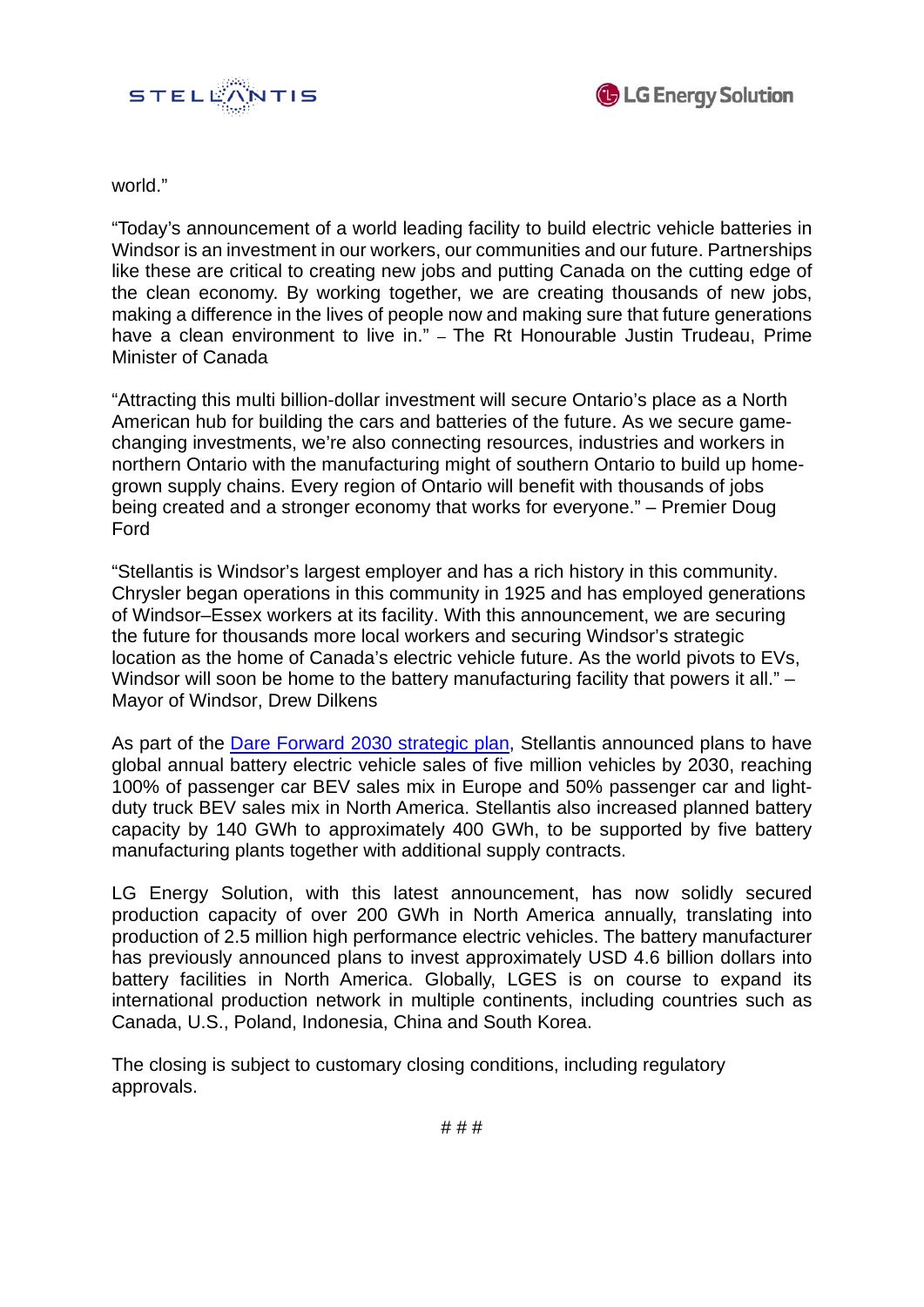



### **About Stellantis**

Stellantis N.V. (NYSE / MTA / Euronext Paris: STLA) is one of the world's leading automakers and a mobility provider. Its storied and iconic brands embody the passion of their visionary founders and today's customers in their innovative products and services, including Abarth, Alfa Romeo, Chrysler, Citroën, Dodge, DS Automobiles, Fiat, Jeep®, Lancia, Maserati, Opel, Peugeot, Ram, Vauxhall, Free2move and Leasys. Powered by our diversity, we lead the way the world moves – aspiring to become the greatest sustainable mobility tech company, not the biggest, while creating added value for all stakeholders as well as the communities in which it operates. For more information, visit www.stellantis.com.

# **About LG Energy Solution**

LG Energy Solution (KRX: 373220) is a global leader delivering advanced lithium-ion batteries for Electric Vehicles (EV), Mobility & IT applications, and Energy Storage Systems (ESS). With 30 years of experience in advanced battery technology, it continues to grow rapidly towards the realization of sustainable life. With its robust global network that spans the US, Europe, Asia, and Australia, LG Energy Solution is more committed than ever to developing innovative technologies that will bring the future energy a step closer. Under its ESG vision "We CHARGE toward a better future," LG Energy Solution is doing its utmost to prioritize environment, fulfil social responsibilities and shape sustainable future. For more information, please visit https://www.lgensol.com.

# **Contacts:**

# **Sally Seung Yeon Lee**

Global Communications Team / LG Energy Solution lsyciel@lgensol.com +82 2 3773 6571

#### **Ashlee Semin Shin**

Global Communications Team / LG Energy Solution [ashin0@lgensol.com](mailto:ashin0@lgensol.com) + 82 2 3773 4381

#### **Fernão Silveira**

Global Communications / Stellantis fernao.silveira@stellantis.com +31 6 43 25 43 41

# **Shawn Morgan**

North America Communications / Stellantis shawn.morgan@stellantis.com +1 (248) 760-2621